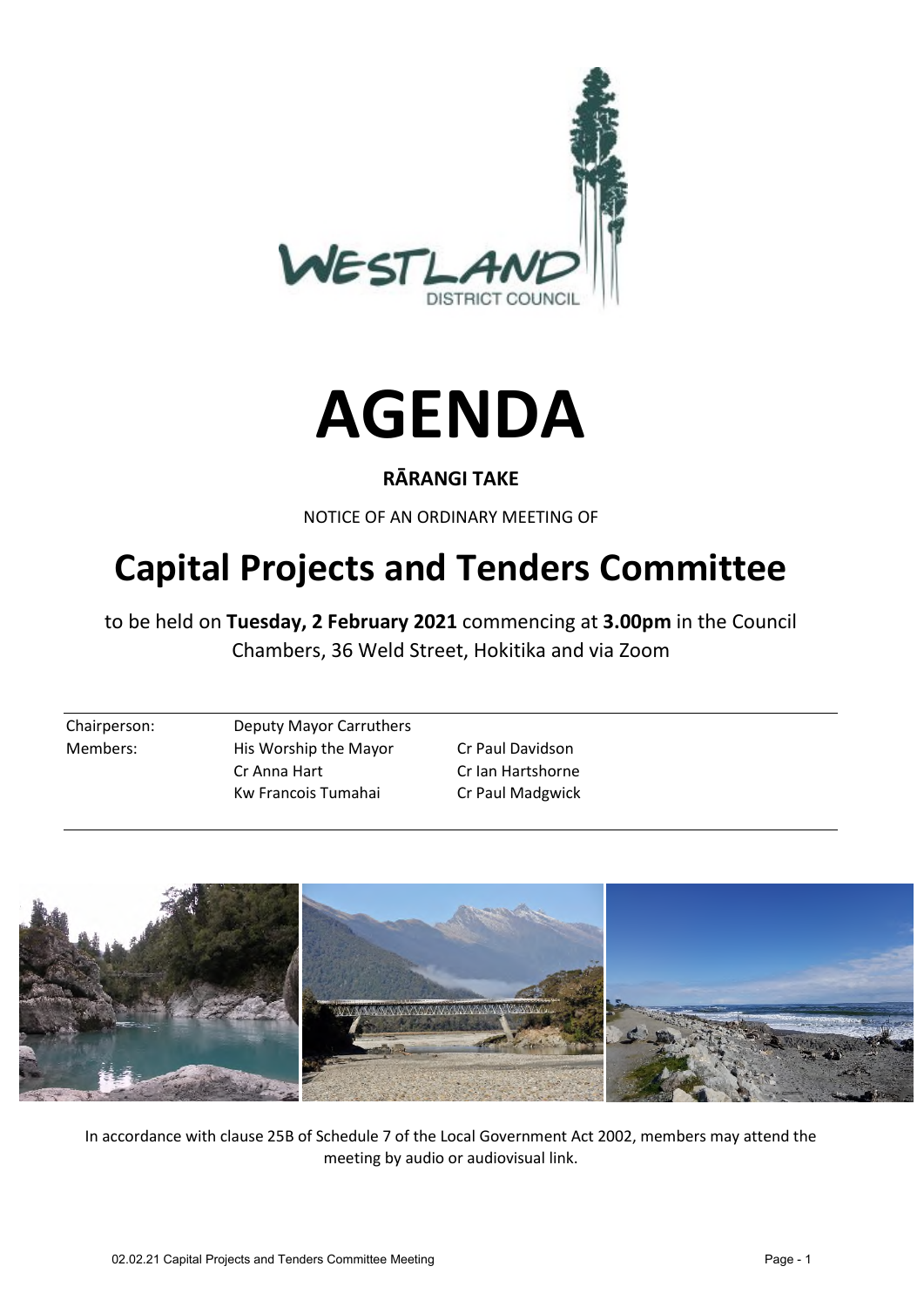# **Council Vision:**

*We work with the people of Westland to grow and protect our communities, our economy and our unique natural environment.* 

## **Purpose:**

The Council is required to give effect to the purpose of local government as prescribed by section 10 of the Local Government Act 2002. That purpose is:

- (a) To enable democratic local decision-making and action by, and on behalf of, communities; and
- (b) To promote the social, economic, environmental, and cultural well-being of communities in the present and for the future.

#### **1. NGĀ WHAKAPAAHA APOLOGIES**

#### **2. WHAKAPUAKITANGA WHAIPĀNGA DECLARATIONS OF INTEREST**

Members need to stand aside from decision-making when a conflict arises between their role as a Member of the Council and any private or other external interest they might have. This note is provided as a reminder to Members to review the matters on the agenda, and assess and identify where they may have a pecuniary or other conflict of interest, or where there may be a perception of a conflict of interest.

If a member feels they do have a conflict of interest, they should publicly declare that at the start of the meeting or of the relevant item of business and refrain from participating in the discussion or voting on that item. If a member thinks they may have a conflict of interest, they can seek advice from the Chief Executive or the Group Manager: Corporate Services (preferably before the meeting). It is noted that while members can seek advice the final decision as to whether a conflict exists rests with the member.

#### **3. NGĀ TAKE WHAWHATI TATA KĀORE I TE RĀRANGI TAKE URGENT ITEMS NOT ON THE AGENDA**

Section 46A of the Local Government Official Information and Meetings Act 1987 states:

- (7) An item that is not on the agenda for a meeting may be dealt with at the meeting if  $-$ 
	- (a) the local authority by resolution so decides, and
	- (b) the presiding member explains at the meeting at a time when it is open to the public, -
	- (i) the reason why the item is not on the agenda; and

(ii) the reason why the discussion of the item cannot be delayed until a subsequent meeting.

(7A) Where an item is not on the agenda for a meeting, -

- (a) that item may be discussed at the meeting if –
- (i) that item is a minor matter relating to the general business of the local authority; and
- (ii) the presiding member explains at the beginning of the meeting, at a time when it is open to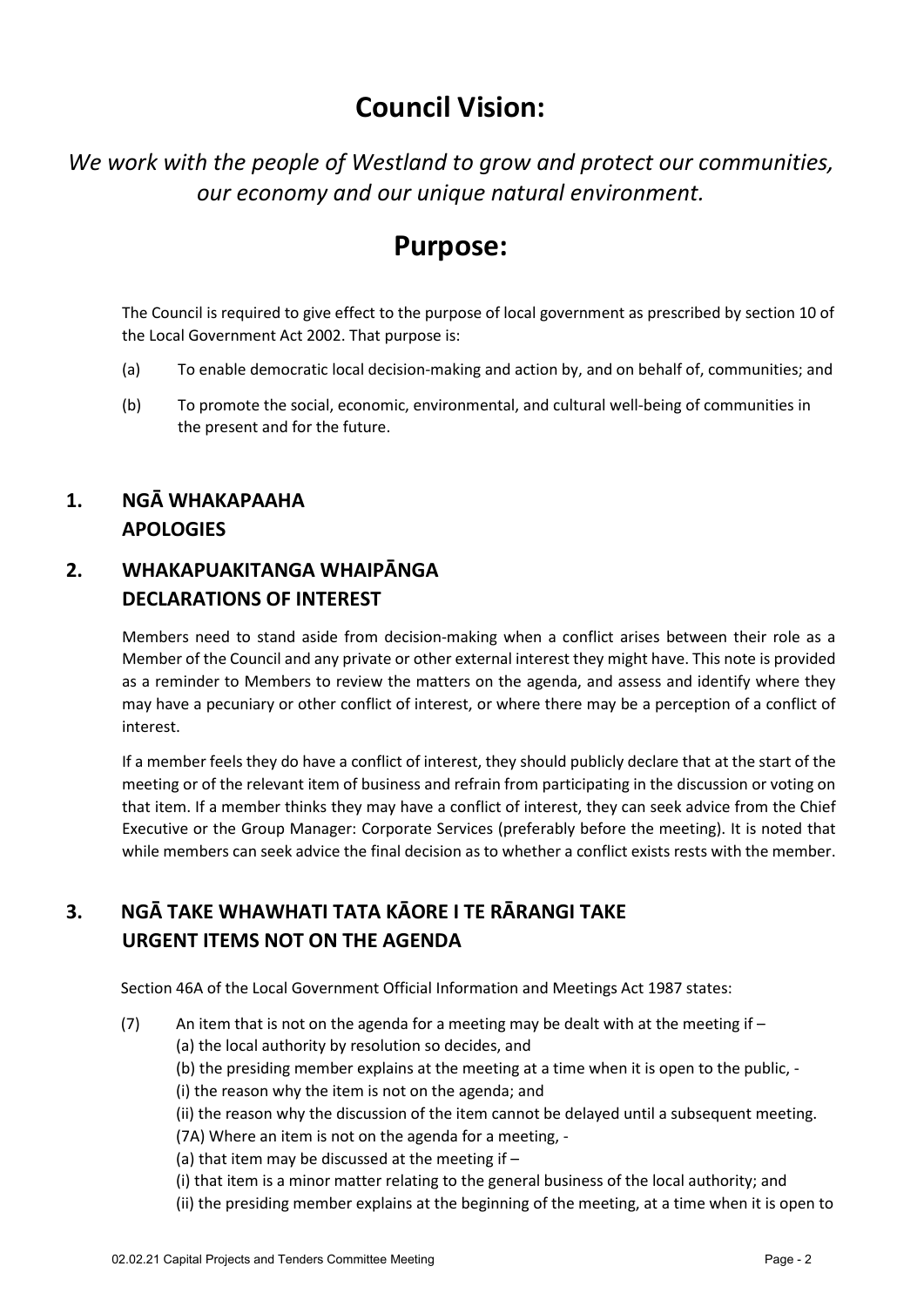the public, that the item will be discussed at the meeting; but (b) No resolution, decision, or recommendation may be made in respect of that item except to refer that item to a subsequent meeting of the local authority for further discussion.

## **4. NGĀ MENETI O TE HUI KAUNIHERA MINUTES OF MEETINGS**

The Minutes of the previous meeting were circulated separately via Microsoft Teams.

- **Capital Projects and Tenders Committee Meeting Minutes – 10 November 2020**
- **5. ACTION LIST** (Page 5)

#### **6. NGĀ TĀPAETANGA PRESENTATIONS**

 **Capital Projects at Westland District Council Update** Louis Sparks, Group Manager: District Assets

## **7. KA MATATAPU TE WHAKATAUNGA I TE TŪMATANUI RESOLUTION TO GO INTO PUBLIC EXCLUDED**

(to consider and adopt confidential items)

Resolutions to exclude the public: Section 48, Local Government Official Information and Meetings Act 1987.

The general subject of the matters to be considered while the public are excluded, the reason for passing this resolution in relation to each matter and the specific grounds under Section 48(1) of the Local Government Official Information and Meetings Act 1987 for the passing of the resolution are as follows:

| <b>Item</b><br>No. | <b>General subject of</b><br>each matter to be<br>considered | <b>Reason for passing</b><br>this resolution in<br>relation to each<br>matter | Ground(s) under Section 48(1) for the<br>passing of this resolution                                                                                                                                                      |
|--------------------|--------------------------------------------------------------|-------------------------------------------------------------------------------|--------------------------------------------------------------------------------------------------------------------------------------------------------------------------------------------------------------------------|
| 1.                 | Confidential Minutes-<br>10 November 2020                    | Good<br>reason<br>to<br>withhold exist under<br>Section 7                     | That the public conduct of the relevant<br>part of the proceedings of the meeting<br>would be likely to result in the disclosure<br>of information for which good reason or<br>withholding exists.<br>Section $48(1)(a)$ |

This resolution is made in reliance on sections 48(1)(a) and (d) of the Local Government Official Information and Meetings Act 1987 and the particular interests or interests protected by section 7 of that Act, which would be prejudiced by the holding of the relevant part of the proceedings of the meeting in public are as follows: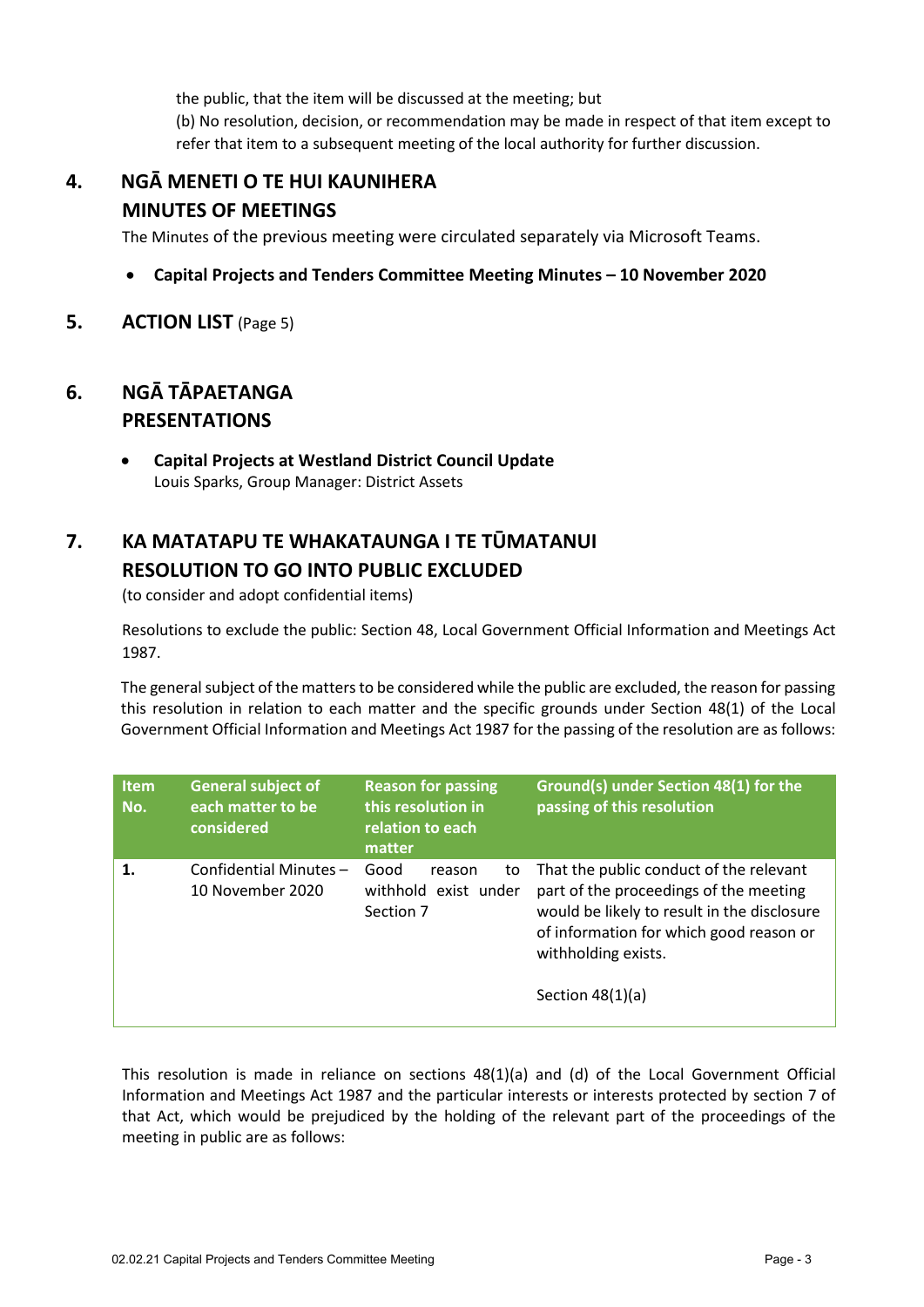| Item No. | <b>Interest</b>                                                                                                                                                                                                                                   |
|----------|---------------------------------------------------------------------------------------------------------------------------------------------------------------------------------------------------------------------------------------------------|
|          | Protect the privacy of natural persons, including that of deceased natural persons<br>(Section 7 (2)(a)).                                                                                                                                         |
|          | Protect information where the making available of the information:<br>would be likely unreasonably to prejudice the commercial position of the person who<br>(ii)<br>supplied or who is the subject of the information (Schedule $7(2)(b)(ii)$ ). |
|          | Enable any local authority holding the information to carry on, without prejudice or<br>disadvantage, negotiations (including commercial and industrial negotiations)<br>(Schedule 7(2)(i))                                                       |

#### **DATE OF NEXT CAPITAL PROJECTS AND TENDERS MEETING – 4 MAY 2021 COUNCIL CHAMBERS, 36 WELD STREET, HOKITIKA AND VIA ZOOM**